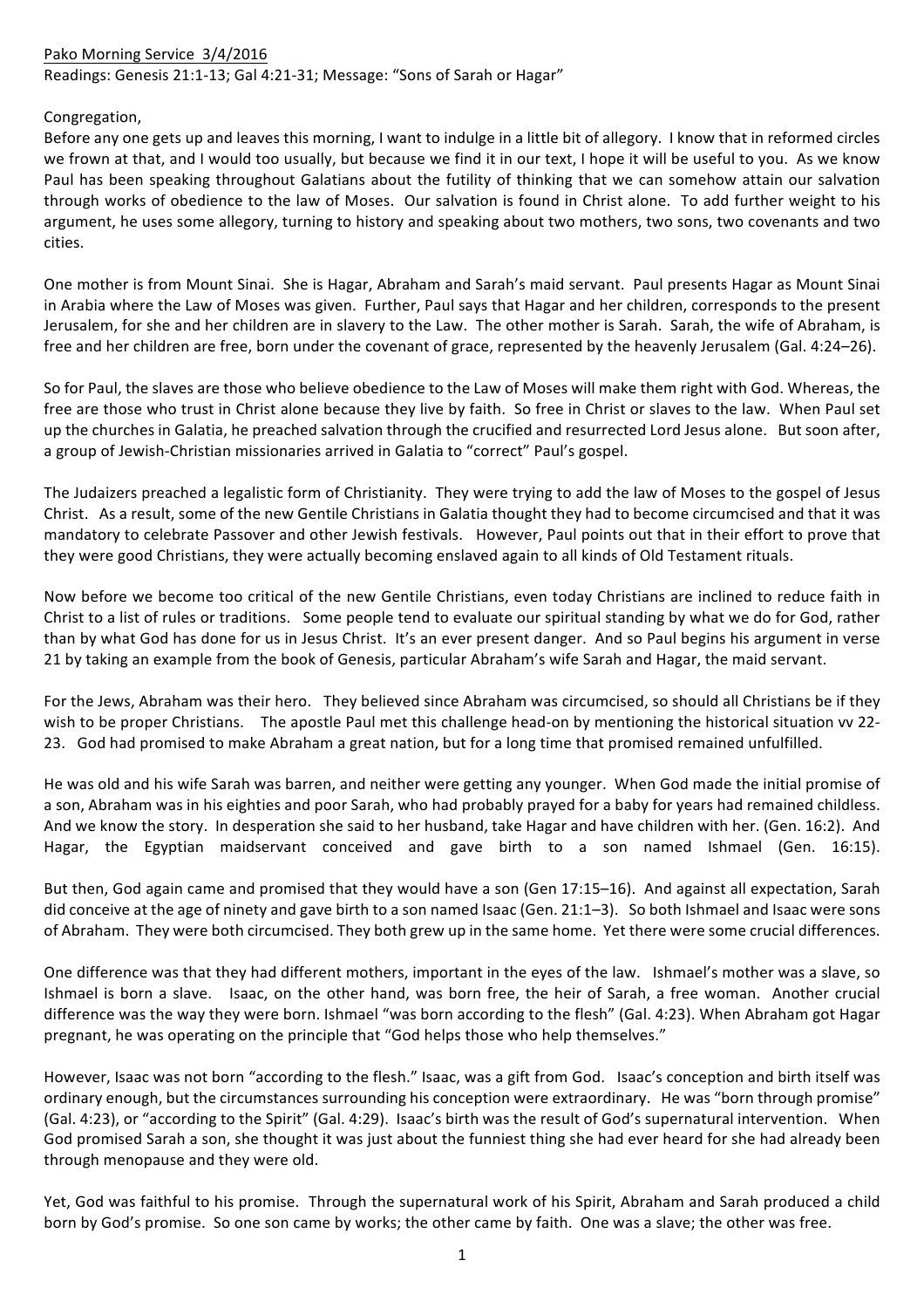Now this is all ancient history, but the apostle Paul discovered an even deeper meaning at work. He took the historical situation and gave specific people, places, and events some spiritual meaning. In the eyes of God, everyone is either an Ishmael or an Isaac. To understand what Isaac and Ishmael represent, it helps to start with their mothers. These women are two covenants. One is a covenant of works by law, which leads to slavery; the other is a covenant of grace in Christ which leads to freedom (Gal. 4:24-26).

Hagar represents the covenant of works, attributed to the present, earthly Jerusalem, to those who believe the law saves. The punch line is actually v25. "Now Hagar is Mount Sinai in Arabia; she corresponds to the present Jerusalem, for she is in slavery with her children" (Gal. 4:25). Hagar was the perfect woman to represent the old covenant which meant slavery to the law, for she herself was a slave. Furthermore, all of her children were slaves like Ishmael. So anyone who is still in bondage to legalism is one of Hagar's spiritual children. Anyone who reduces Christianity to a list of "dos and don'ts" is a slave like Ishmael.

Jerusalem stands for God's people. Here it refers to the Jews and to the Judaism of Paul's day—the institution of Jewish religion. Adding the law to be saved. And when Paul said that Jerusalem corresponded to Hagar, he was saying, that even though they were Jews, they were really Ishmaelite's, spiritually speaking! That was like a red rag at a bull. Paul wasn't all that winsome for he just managed to call a Jew a Gentile. And the Judaizers prided themselves on being the true sons of Abraham.

Paul admitted that they were children of Abraham, but he said that they were spiritually illegitimate because they giving up the freedom the gospel gave them to becoming slaves. By adding the law, they were sons of Hagar rather than children of Sarah. All those who trust in works salvation are never free, and never can be. Even if you and I could keep all God's law, we should have no right to His favour; for we would have done no more than was our duty, and therefore would still be slaves.

The law never gives you a "thank you" but continues to demand more. You can never say you are done! When we were in Foxton, we lived right opposite the race track. And we often walked past where they trained horses. And one such guy had this rotary thing where they tied the horse too and it just went round and round to give the horse its proper exercise. Trying to earn salvation by obedience to the law is a little like that. Just keep working at it. You can even run if you like, but you can't stop and take a breather. That's slavery, in bondage to the law.

Now, by direct contrast, Sarah never was a slave. Abraham's wife was free and the son born to her by promise was Isaac, who was also free. Sarah represents the new covenant, which is not a covenant of law, but of promise or if you will the covenant of grace, attributed to those who believe Christ alone saves. These people are referred to as belonging to the heavenly city of Jerusalem.

In the new covenant, God does not say "Thou shalt" or "Thou shalt not." Instead he says, "I will be your God. I will redeem you from your sins. I will give you the free gift of eternal life through the death and resurrection of my Son, Jesus Christ. The new covenant aligns with the Jerusalem above which is free, and she is our mother (Gal. 4:26). Paul is referring to the church of Jesus Christ.

The New Jerusalem is not just for the future, but also for the here and now. God has already started to build his eternal city. The "new" Jerusalem has replaced the "now" Jerusalem, the spiritual Jerusalem has superseded the earthly Jerusalem. Bottom line, anyone who trusts in Jesus as Saviour and Lord is a son or daughter of Sarah, a true child of Abraham. If we belong to God's family in this way, we are free in Christ.

We are citizens of the 'new' Jerusalem and enjoy the freedom of that eternal city. Those who try to justify themselves by keeping the law are the slave children of Hagar, but those who are justified by faith in Christ are God's free sons and daughters. Whenever Paul thought about the joy of freedom in Christ, he burst into song, as he does here v27; It's a quotation from Isaiah 54:1.

This quotation from Isaiah is doubly appropriate because it relates to both Sarah and Jerusalem. The connection with Sarah is obvious. She was a barren woman whom God blessed with a joyous multitude of sons and daughters. When Isaiah prophesied about the barren woman, however, he was not thinking primarily of Sarah, but of the city of Jerusalem. The "now" Jerusalem of his day was barren because her children had been carried away into exile. But Isaiah promised that one-day God would establish a "new" Jerusalem, which would be filled with far more children than the old Jerusalem could ever contain. Isaiah's happy promise is being fulfilled at this very moment, not in an earthly city, but in a spiritual